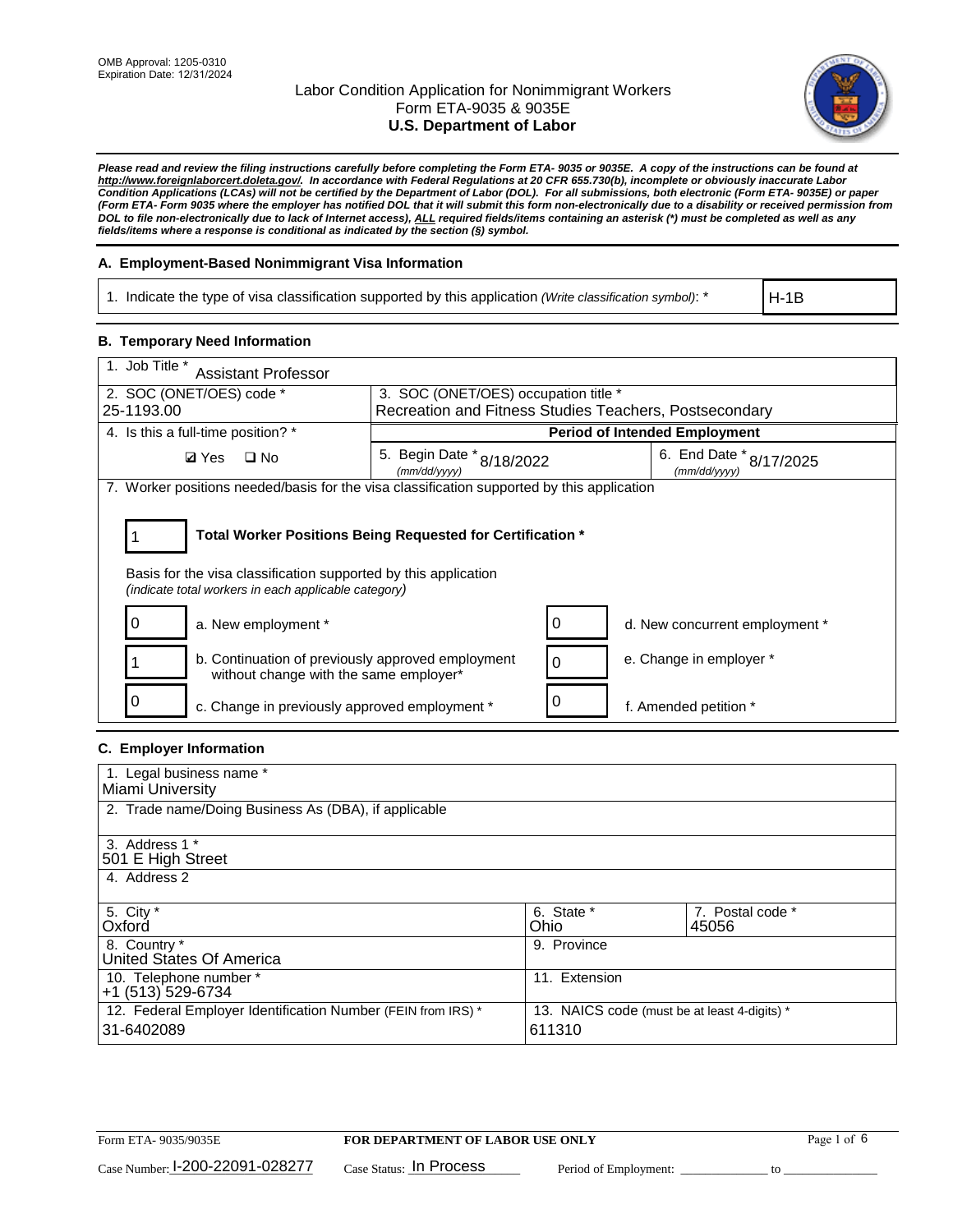

## **D. Employer Point of Contact Information**

**Important Note**: The information contained in this Section must be that of an employee of the employer who is authorized to act on behalf of the employer in labor certification matters. The information in this Section must be different from the agent or attorney information listed in Section E, unless the attorney is an employee of the employer.

| 1. Contact's last (family) name *                       | 2. First (given) name * |                     | 3. Middle name(s)         |
|---------------------------------------------------------|-------------------------|---------------------|---------------------------|
| Smart                                                   | Aimee                   |                     | M                         |
| 4. Contact's job title *<br>Paralegal                   |                         |                     |                           |
| 5. Address 1 *<br>Miami University                      |                         |                     |                           |
| 6. Address 2<br>501 E High Street, 205 B Roudebush Hall |                         |                     |                           |
| 7. City *<br>Oxford                                     |                         | 8. State *<br>Ohio  | 9. Postal code *<br>45056 |
| 10. Country *<br>United States Of America               |                         | 11. Province        |                           |
| 12. Telephone number *                                  | Extension<br>13.        | 14. E-Mail address  |                           |
| +1 (513) 529-6734                                       |                         | smarta2@miamioh.edu |                           |

# **E. Attorney or Agent Information (If applicable)**

**Important Note**: The employer authorizes the attorney or agent identified in this section to act on its behalf in connection with the filing of this application.

| 1. Is the employer represented by an attorney or agent in the filing of this application? *<br>If "Yes," complete the remainder of Section E below. |                                                          |                                                      |                              |                   | <b>Ø</b> Yes     | $\Box$ No |
|-----------------------------------------------------------------------------------------------------------------------------------------------------|----------------------------------------------------------|------------------------------------------------------|------------------------------|-------------------|------------------|-----------|
| 2. Attorney or Agent's last (family) name §                                                                                                         | 3. First (given) name §                                  |                                                      |                              | 4. Middle name(s) |                  |           |
| Woodard                                                                                                                                             | John                                                     |                                                      |                              |                   |                  |           |
| 5. Address 1 §<br>501 E High Street                                                                                                                 |                                                          |                                                      |                              |                   |                  |           |
| 6. Address 2                                                                                                                                        |                                                          |                                                      |                              |                   |                  |           |
| 7. City §<br>Oxford                                                                                                                                 |                                                          | 8. State §<br>Ohio                                   |                              | 45056             | 9. Postal code § |           |
| 10. Country §<br>11. Province<br>United States Of America                                                                                           |                                                          |                                                      |                              |                   |                  |           |
| 12. Telephone number §                                                                                                                              | 13. Extension                                            |                                                      | 14. E-Mail address           |                   |                  |           |
| +1 (513) 529-6734                                                                                                                                   |                                                          |                                                      | woodarje@miamioh.edu         |                   |                  |           |
| 15. Law firm/Business name §                                                                                                                        |                                                          |                                                      | 16. Law firm/Business FEIN § |                   |                  |           |
|                                                                                                                                                     | Miami University/Office of General Counsel<br>31-6402089 |                                                      |                              |                   |                  |           |
| 17. State Bar number (only if attorney) §                                                                                                           |                                                          | 18. State of highest court where attorney is in good |                              |                   |                  |           |
| 0085959                                                                                                                                             |                                                          | standing (only if attorney) §<br>Ohio                |                              |                   |                  |           |
| 19. Name of the highest State court where attorney is in good standing (only if attorney) §                                                         |                                                          |                                                      |                              |                   |                  |           |
| Supreme Court of Ohio                                                                                                                               |                                                          |                                                      |                              |                   |                  |           |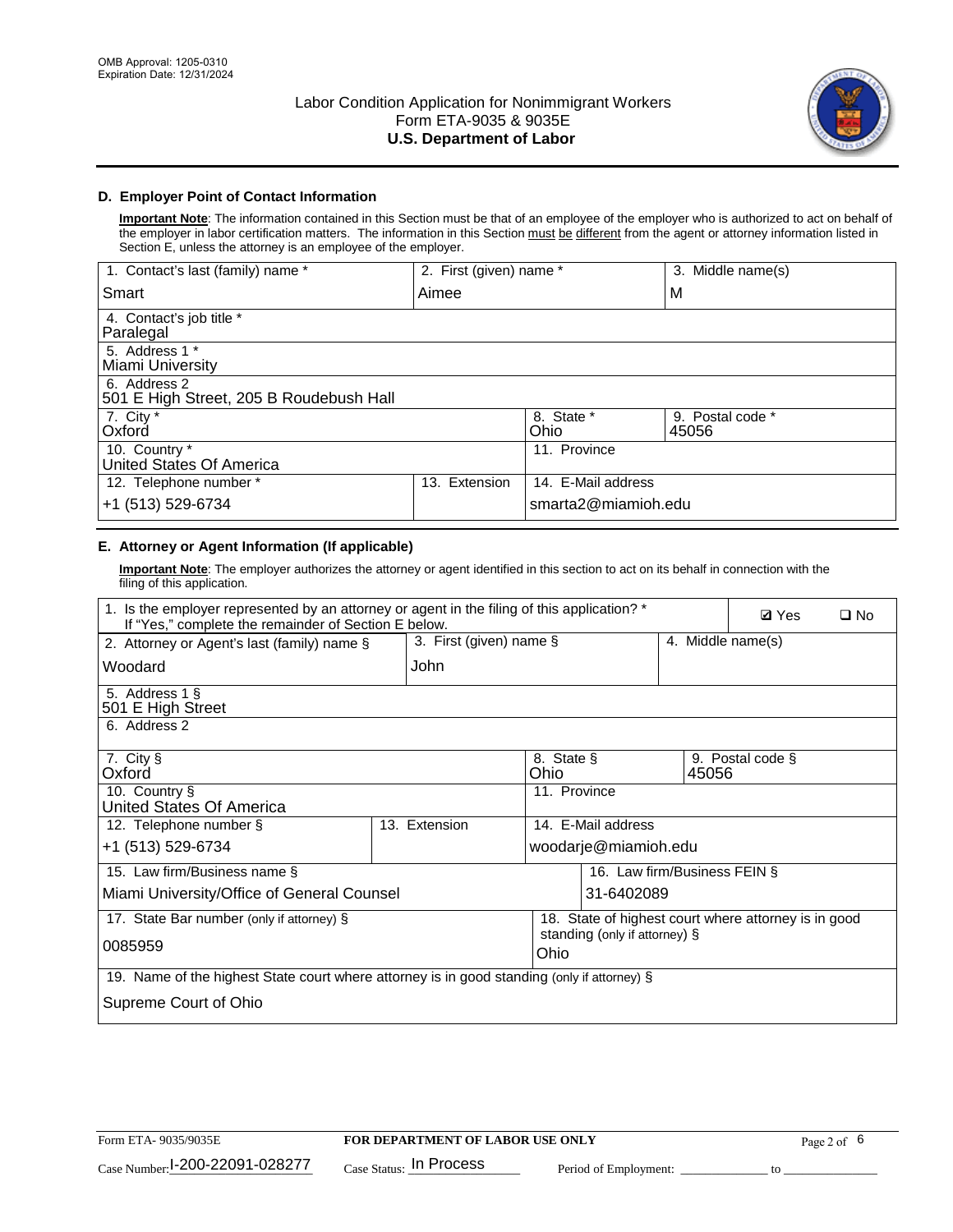

#### **F. Employment and Wage Information**

**Important Note**: The employer must define the intended place(s) of employment with as much geographic specificity as possible. Each intended place(s) of employment listed below must be the worksite or physical location where the work will actually be performed and cannot be a P.O. Box. The employer must identify all intended places of employment, including those of short duration, on the LCA. 20 CFR 655.730(c)(5). If the employer is submitting this form non-electronically and the work is expected to be performed in more than one location, an attachment must be submitted in order to complete this section. An employer has the option to use either a single Form ETA-9035/9035E or multiple forms to disclose all intended places of employment. If the employer has more than ten (10) intended places of employment at the time of filing this application, the employer must file as many additional LCAs as are necessary to list all intended places of employment. See the form instructions for further information about identifying all intended places of employment.

#### a.*Place of Employment Information* 1

|                       | 1. Enter the estimated number of workers that will perform work at this place of employment under<br>1<br>the LCA.*            |  |                              |                      |                                          |             |  |  |
|-----------------------|--------------------------------------------------------------------------------------------------------------------------------|--|------------------------------|----------------------|------------------------------------------|-------------|--|--|
|                       | 2. Indicate whether the worker(s) subject to this LCA will be placed with a secondary entity at this<br>place of employment. * |  |                              |                      |                                          | <b>Z</b> No |  |  |
|                       | 3. If "Yes" to question 2, provide the legal business name of the secondary entity. §                                          |  |                              |                      |                                          |             |  |  |
|                       | 4. Address 1 *                                                                                                                 |  |                              |                      |                                          |             |  |  |
|                       | Department of Sports Management and Leadership                                                                                 |  |                              |                      |                                          |             |  |  |
|                       | 5. Address 2<br>Miami University                                                                                               |  |                              |                      |                                          |             |  |  |
| 6. City $*$<br>Oxford |                                                                                                                                |  | 7. County *<br><b>Butler</b> |                      |                                          |             |  |  |
| Ohio                  | 8. State/District/Territory *                                                                                                  |  | 9. Postal code *<br>45056    |                      |                                          |             |  |  |
|                       | 10. Wage Rate Paid to Nonimmigrant Workers *                                                                                   |  | 10a. Per: (Choose only one)* |                      |                                          |             |  |  |
|                       | From $\frac{1}{2}$ 34910 $\frac{00}{100}$ To: $\frac{2}{2}$<br>75000 00                                                        |  |                              |                      | □ Hour □ Week □ Bi-Weekly □ Month ☑ Year |             |  |  |
|                       | 11. Prevailing Wage Rate *                                                                                                     |  | 11a. Per: (Choose only one)* |                      |                                          |             |  |  |
|                       | 34910 00<br>$\mathcal{S}$                                                                                                      |  |                              |                      | □ Hour □ Week □ Bi-Weekly □ Month 回 Year |             |  |  |
|                       | Questions 12-14. Identify the source used for the prevailing wage (PW) (check and fully complete only one): *                  |  |                              |                      |                                          |             |  |  |
| 12.                   | a. PWD tracking number §<br>A Prevailing Wage Determination (PWD) issued by the Department of Labor                            |  |                              |                      |                                          |             |  |  |
| П                     |                                                                                                                                |  |                              |                      |                                          |             |  |  |
| 13.                   | A PW obtained independently from the Occupational Employment Statistics (OES) Program                                          |  |                              |                      |                                          |             |  |  |
| $\mathbf v$           | a. Wage Level (check one): §                                                                                                   |  |                              | b. Source Year §     |                                          |             |  |  |
|                       | ☑ ।<br>□⊪<br>□⊪<br>$\Box$ IV<br>$\Box$ N/A                                                                                     |  |                              | 7/1/2021 - 6/30/2022 |                                          |             |  |  |
| 14.                   | A PW obtained using another legitimate source (other than OES) or an independent authoritative source                          |  |                              |                      |                                          |             |  |  |
|                       | a. Source Type (check one): §                                                                                                  |  |                              | b. Source Year §     |                                          |             |  |  |
|                       | $\Box$ CBA<br>$\Box$ DBA<br>$\square$ SCA<br>$\Box$ Other/ PW Survey                                                           |  |                              |                      |                                          |             |  |  |
|                       | c. If responded "Other/ PW Survey" in question 14.a, enter the name of the survey producer or publisher §                      |  |                              |                      |                                          |             |  |  |
|                       |                                                                                                                                |  |                              |                      |                                          |             |  |  |
|                       | d. If responded "Other/ PW Survey" in question 14.a, enter the title or name of the PW survey §                                |  |                              |                      |                                          |             |  |  |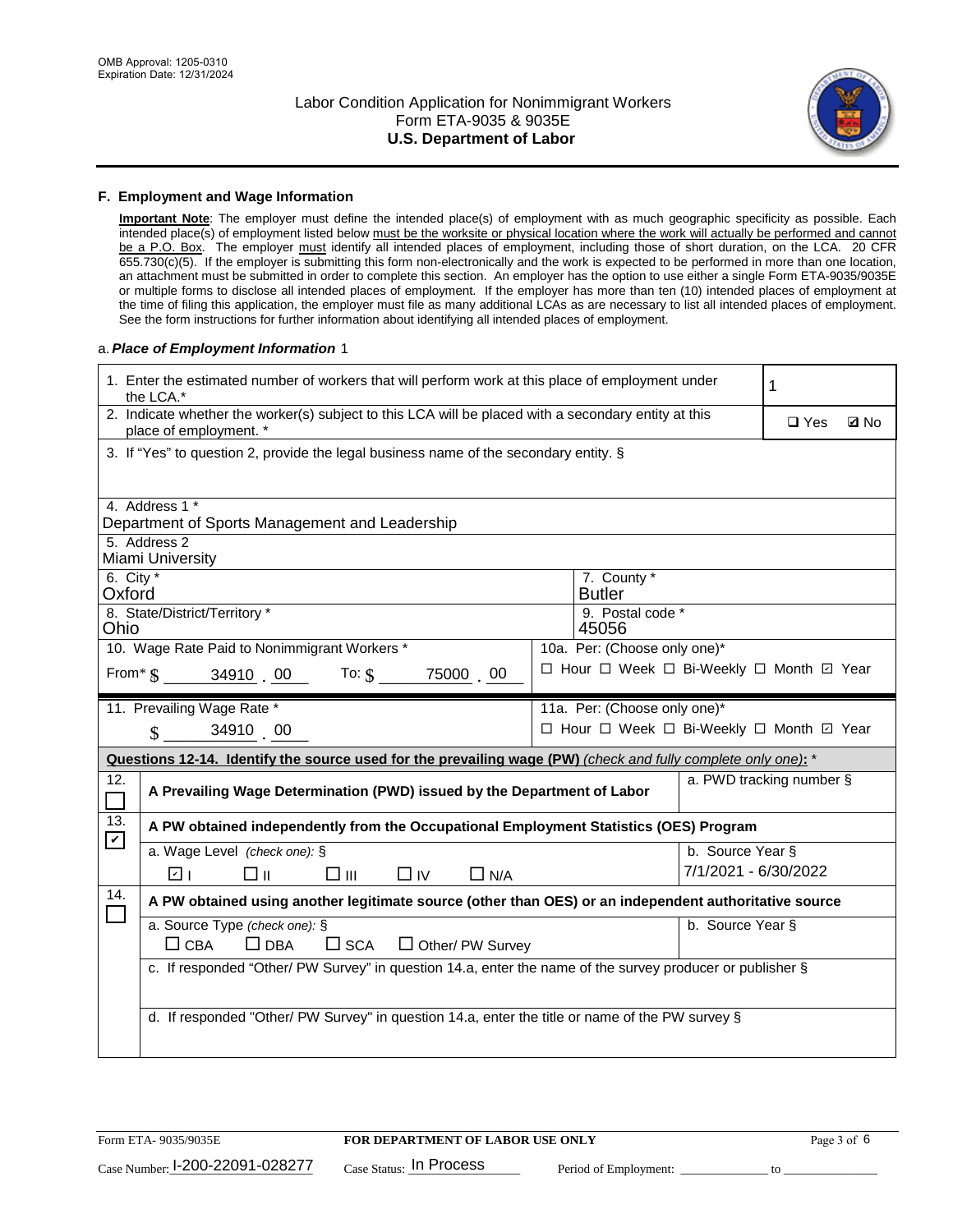

# **G. Employer Labor Condition Statements**

! *Important Note:* In order for your application to be processed, you MUST read Section G of the Form ETA-9035CP - General Instructions for the 9035 & 9035E under the heading "Employer Labor Condition Statements" and agree to all four (4) labor condition statements summarized below:

- (1) **Wages:** The employer shall pay nonimmigrant workers at least the prevailing wage or the employer's actual wage, whichever is higher, and pay for non-productive time. The employer shall offer nonimmigrant workers benefits and eligibility for benefits provided as compensation for services on the same basis as the employer offers to U.S. workers. The employer shall not make deductions to recoup a business expense(s) of the employer including attorney fees and other costs connected to the performance of H-1B, H-1B1, or E-3 program functions which are required to be performed by the employer. This includes expenses related to the preparation and filing of this LCA and related visa petition information. 20 CFR 655.731;
- (2) **Working Conditions:** The employer shall provide working conditions for nonimmigrants which will not adversely affect the working conditions of workers similarly employed. The employer's obligation regarding working conditions shall extend for the duration of the validity period of the certified LCA or the period during which the worker(s) working pursuant to this LCA is employed by the employer, whichever is longer. 20 CFR 655.732;
- (3) **Strike, Lockout, or Work Stoppage:** At the time of filing this LCA, the employer is not involved in a strike, lockout, or work stoppage in the course of a labor dispute in the occupational classification in the area(s) of intended employment. The employer will notify the Department of Labor within 3 days of the occurrence of a strike or lockout in the occupation, and in that event the LCA will not be used to support a petition filing with the U.S. Citizenship and Immigration Services (USCIS) until the DOL Employment and Training Administration (ETA) determines that the strike or lockout has ended. 20 CFR 655.733; and
- (4) **Notice:** Notice of the LCA filing was provided no more than 30 days before the filing of this LCA or will be provided on the day this LCA is filed to the bargaining representative in the occupation and area of intended employment, or if there is no bargaining representative, to workers in the occupation at the place(s) of employment either by electronic or physical posting. This notice was or will be posted for a total period of 10 days, except that if employees are provided individual direct notice by e-mail, notification need only be given once. A copy of the notice documentation will be maintained in the employer's public access file. A copy of this LCA will be provided to each nonimmigrant worker employed pursuant to the LCA. The employer shall, no later than the date the worker(s) report to work at the place(s) of employment, provide a signed copy of the certified LCA to the worker(s) working pursuant to this LCA. 20 CFR 655.734.

1. **I have read and agree to** Labor Condition Statements 1, 2, 3, and 4 above and as fully explained in Section G of the Form ETA-9035CP – General Instructions for the 9035 & 9035E and the Department's regulations at 20 CFR 655 Subpart H. \*

**Ø**Yes ロNo

### **H. Additional Employer Labor Condition Statements –H-1B Employers ONLY**

!**Important Note***:* In order for your H-1B application to be processed, you MUST read Section H – Subsection 1 of the Form ETA 9035CP – General Instructions for the 9035 & 9035E under the heading "Additional Employer Labor Condition Statements" and answer the questions below.

#### *a. Subsection 1*

| 1. At the time of filing this LCA, is the employer H-1B dependent? §                                                                                                                                                                                                    |  |  | ⊡ No      |            |
|-------------------------------------------------------------------------------------------------------------------------------------------------------------------------------------------------------------------------------------------------------------------------|--|--|-----------|------------|
| 2. At the time of filing this LCA, is the employer a willful violator? $\S$                                                                                                                                                                                             |  |  | ⊡ No      |            |
| 3. If "Yes" is marked in questions H.1 and/or H.2, you must answer "Yes" or "No" regarding<br>whether the employer will use this application ONLY to support H-1B petitions or extensions of<br>status for exempt H-1B nonimmigrant workers? §                          |  |  | $\Box$ No |            |
| 4. If "Yes" is marked in question H.3, identify the statutory basis for the<br>$\Box$ \$60,000 or higher annual wage<br>exemption of the H-1B nonimmigrant workers associated with this<br>$\Box$ Master's Degree or higher in related specialty<br>$\Box$ Both<br>LCA. |  |  |           |            |
| H-1B Dependent or Willful Violator Employers -Master's Degree or Higher Exemptions ONLY                                                                                                                                                                                 |  |  |           |            |
| 5. Indicate whether a completed Appendix A is attached to this LCA covering any H-1B<br>nonimmigrant worker for whom the statutory exemption will be based <b>ONLY</b> on attainment of a<br>Master's Degree or higher in related specialty. §                          |  |  | ⊡ No      | $\Box$ N/A |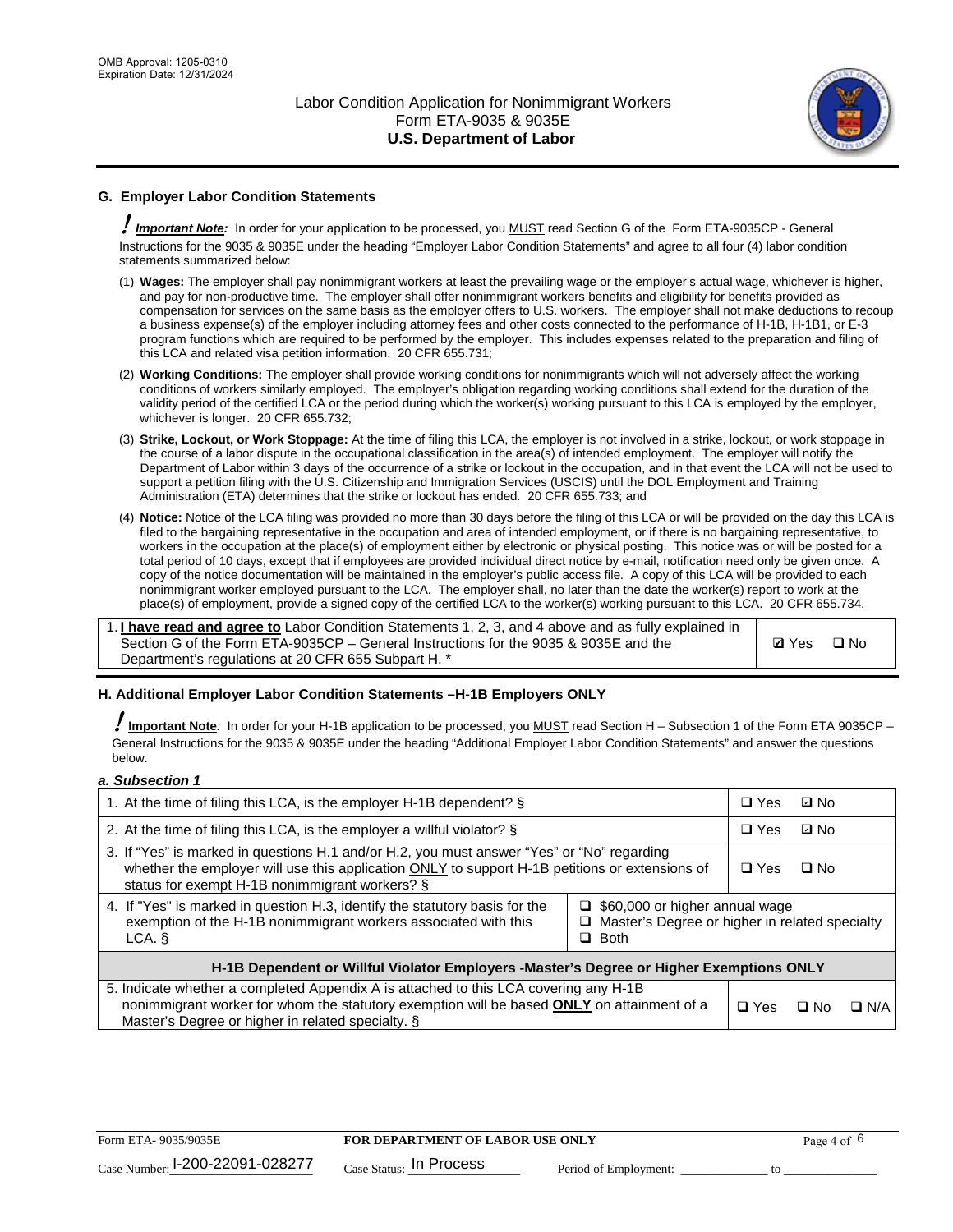

**If you marked "Yes" to questions H.a.1 (H-1B dependent) and/or H.a.2 (H-1B willful violator) and "No" to question H.a.3 (exempt H-1B nonimmigrant workers), you MUST read Section H – Subsection 2 of the Form ETA 9035CP – General Instructions for the 9035 & 9035E under the heading "Additional Employer Labor Condition Statements" and indicate your agreement to all three (3) additional statements summarized below.**

#### *b. Subsection 2*

- A. **Displacement:** An H-1B dependent or willful violator employer is prohibited from displacing a U.S. worker in its own workforce within the period beginning 90 days before and ending 90 days after the date of filing of the visa petition. 20 CFR 655.738(c);
- B. **Secondary Displacement:** An H-1B dependent or willful violator employer is prohibited from placing an H-1B nonimmigrant worker(s) with another/secondary employer where there are indicia of an employment relationship between the nonimmigrant worker(s) and that other/secondary employer (thus possibly affecting the jobs of U.S. workers employed by that other employer), unless and until the employer subject to this LCA makes the inquiries and/or receives the information set forth in 20 CFR 655.738(d)(5) concerning that other/secondary employer's displacement of similarly employed U.S. workers in its workforce within the period beginning 90 days before and ending 90 days after the date of such placement. 20 CFR 655.738(d). Even if the required inquiry of the secondary employer is made, the H-1B dependent or willful violator employer will be subject to a finding of a violation of the secondary displacement prohibition if the secondary employer, in fact, displaces any U.S. worker(s) during the applicable time period; and
- C. **Recruitment and Hiring:** Prior to filing this LCA or any petition or request for extension of status for nonimmigrant worker(s) supported by this LCA, the H-1B dependent or willful violator employer must take good faith steps to recruit U.S. workers for the job(s) using procedures that meet industry-wide standards and offer compensation that is at least as great as the required wage to be paid to the nonimmigrant worker(s) pursuant to 20 CFR 655.731(a). The employer must offer the job(s) to any U.S. worker who applies and is equally or better qualified for the job than the nonimmigrant worker. 20 CFR 655.739.

| 6. I have read and agree to Additional Employer Labor Condition Statements A, B, and C above and |       |           |
|--------------------------------------------------------------------------------------------------|-------|-----------|
| as fully explained in Section H – Subsections 1 and 2 of the Form ETA 9035CP – General           | □ Yes | $\Box$ No |
| Instructions for the 9035 & 9035 E and the Department's regulations at 20 CFR 655 Subpart H. §   |       |           |

### **I. Public Disclosure Information**

! **Important Note***:* You must select one or both of the options listed in this Section.

**sqrt** Employer's principal place of business □ Place of employment

### **J. Notice of Obligations**

A. Upon receipt of the certified LCA, the employer must take the following actions:

- o Print and sign a hard copy of the LCA if filing electronically (20 CFR 655.730(c)(3));<br>
Maintain the original signed and certified LCA in the employer's files (20 CFR 655.7
- Maintain the original signed and certified LCA in the employer's files (20 CFR 655.705(c)(2); 20 CFR 655.730(c)(3); and 20 CFR 655.760); and
- o Make a copy of the LCA, as well as necessary supporting documentation required by the Department of Labor regulations, available for public examination in a public access file at the employer's principal place of business in the U.S. or at the place of employment within one working day after the date on which the LCA is filed with the Department of Labor (20 CFR 655.705(c)(2) and 20 CFR 655.760).
- B. The employer must develop sufficient documentation to meet its burden of proof with respect to the validity of the statements made in its LCA and the accuracy of information provided, in the event that such statement or information is challenged (20 CFR 655.705(c)(5) and 20 CFR 655.700(d)(4)(iv)).
- C. The employer must make this LCA, supporting documentation, and other records available to officials of the Department of Labor upon request during any investigation under the Immigration and Nationality Act (20 CFR 655.760 and 20 CFR Subpart I).

*I declare under penalty of perjury that I have read and reviewed this application and that to the best of my knowledge, the*  information contained therein is true and accurate. I understand that to knowingly furnish materially false information in the *preparation of this form and any supplement thereto or to aid, abet, or counsel another to do so is a federal offense punishable by fines, imprisonment, or both (18 U.S.C. 2, 1001,1546,1621).*

| 1. Last (family) name of hiring or designated official * 2. First (given) name of hiring or designated official * 3. Middle initial § |      |                  |  |
|---------------------------------------------------------------------------------------------------------------------------------------|------|------------------|--|
| Groom                                                                                                                                 | Ruth |                  |  |
| 4. Hiring or designated official title *                                                                                              |      |                  |  |
| Assoc VP Academic Personnel                                                                                                           |      |                  |  |
| 5. Signature *                                                                                                                        |      | 6. Date signed * |  |
|                                                                                                                                       |      |                  |  |

| Form ETA- 9035/9035E            | FOR DEPARTMENT OF LABOR USE ONLY    |                       | Page 5 of 6 |  |
|---------------------------------|-------------------------------------|-----------------------|-------------|--|
| Case Number: 1-200-22091-028277 | $_{\text{Case Status:}}$ In Process | Period of Employment: |             |  |